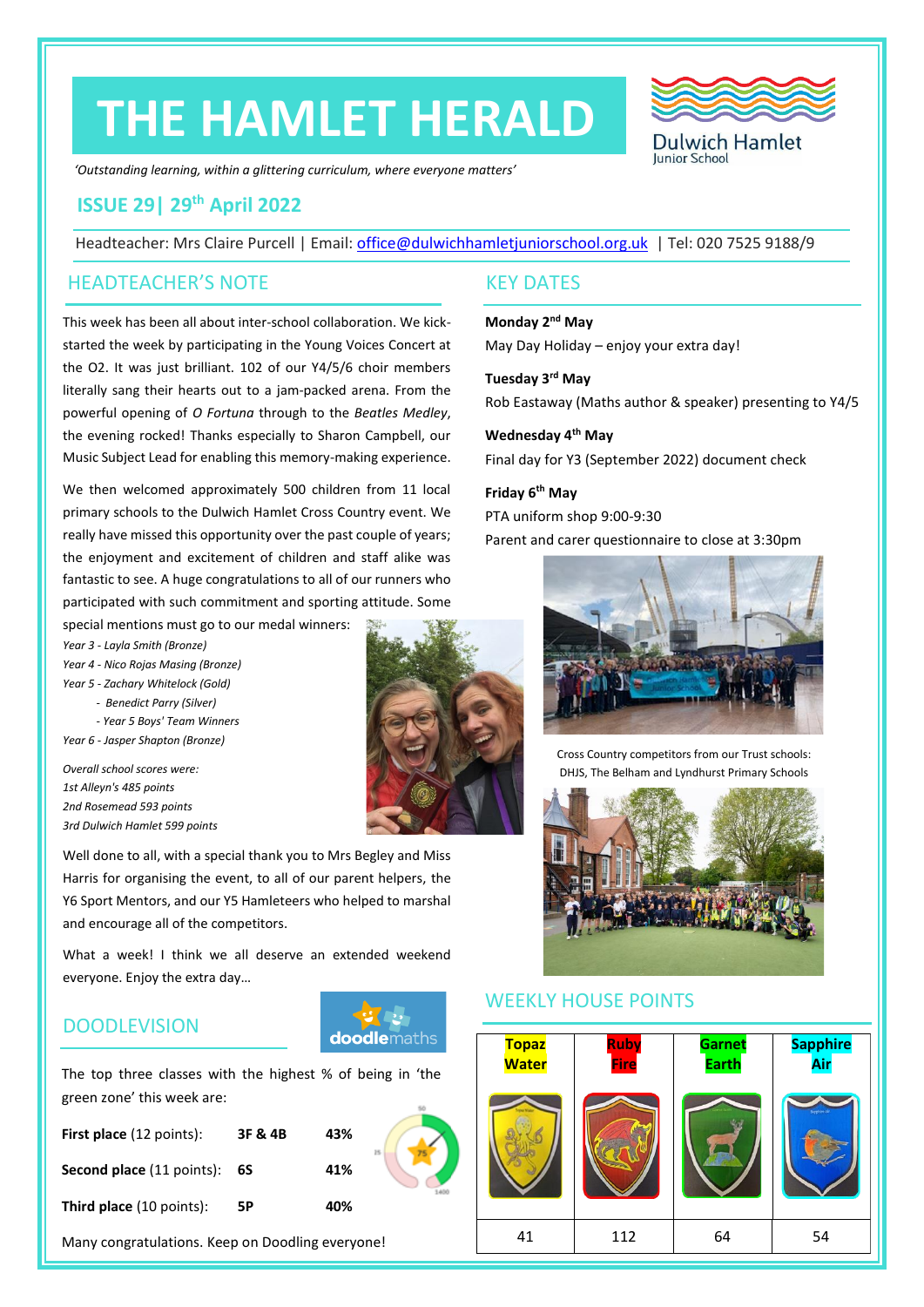#### EARLY HELP SIGNPOSTING

Just sometimes, we all need a little help. At DHJS, we recognise that while we may not always hold the answer or have the direct expertise required to help, an important part of our work is to provide information and sign-post parents and carers to where you can find and access support and networks. Many parents will at some point struggle with the different aspects of parenting their children, and may welcome some practical support, a listening ear, or advice on what to do when parenting becomes a challenge.

We have a *Parent & Carer Support* page under the PARENTS tab on the website. Here, we have listed a wealth of organisations that can offer support and advice ranging from mental health, to illness and financial matters.

Recently, we have added information regarding eating disorders:



Beat's national helpline exists to encourage and empower people to get help quickly. People can contact Beat online or by phone 365 days a year. Beat also support family and friends, equipping them with essential

skills and advice, so they can help their loved ones recover whilst also looking after their own mental health.

Helplines are open 9am–midnight during the week, and 4pm–midnight on weekends and bank holidays.

By phone: 0808 801 0677 By email[: help@beateatingdisorders.org.uk](mailto:help@beateatingdisorders.org.uk) By web chat: [https://support.beateatingdisorders.org.uk/app/chat/chat\\_l](https://support.beateatingdisorders.org.uk/app/chat/chat_launch) [aunch](https://support.beateatingdisorders.org.uk/app/chat/chat_launch)

#### COVID-19 VACCINATION PROGRAMME

We have been asked by the Local Authority to disseminate information regarding the Covid vaccination programme. As you may be aware, this has recently been extended to include all 5-11 year olds. Click on the guide below for parents, which details what you can expect following the vaccination. **NHS** 

Some frequently asked questions can be found here:

[selondonccg.nhs.uk/what-we](https://urldefense.com/v3/__https:/selondonccg.nhs.uk/what-we-do/covid-19/covid-19-vaccine/faqs/faqs-vaccinating-5-to-11-year-olds/__;!!Ou-zFulSALS7ubxZ2oj45Dg!VU2oJ31ev_AMFSK6WU4XrG7ia2hvER0MR56m8qArSGinKs9Fzq2nJQFl0iedLViSb50eDVPFty3AQCyu95TaBp7xjv1Lgys$)[do/covid-19/covid-19](https://urldefense.com/v3/__https:/selondonccg.nhs.uk/what-we-do/covid-19/covid-19-vaccine/faqs/faqs-vaccinating-5-to-11-year-olds/__;!!Ou-zFulSALS7ubxZ2oj45Dg!VU2oJ31ev_AMFSK6WU4XrG7ia2hvER0MR56m8qArSGinKs9Fzq2nJQFl0iedLViSb50eDVPFty3AQCyu95TaBp7xjv1Lgys$) [vaccine/faqs/faqs-](https://urldefense.com/v3/__https:/selondonccg.nhs.uk/what-we-do/covid-19/covid-19-vaccine/faqs/faqs-vaccinating-5-to-11-year-olds/__;!!Ou-zFulSALS7ubxZ2oj45Dg!VU2oJ31ev_AMFSK6WU4XrG7ia2hvER0MR56m8qArSGinKs9Fzq2nJQFl0iedLViSb50eDVPFty3AQCyu95TaBp7xjv1Lgys$)



#### PTA UPDATE: DISCO & FAIR

#### **HAMLET FAMILY DISCO**

As mentioned in the Hamlet Herald last week, the Dulwich Hamlet Family Disco is Friday 13th May 6-8pm @ The Charter School North Dulwich.

Tickets are on sale NOW!! So get your disco dancing shoes on as tickets sell FAST and event numbers capped so NO tickets available on the night.

You will receive an email shortly with the ticket link: <https://bit.ly/hamletdiscotix>

Huge thanks to all parents who have volunteered so far to help out on the night so this fun event can go ahead!

#### **SUMMER FAIR**

Summer Fair is Saturday 18th June 12:30 -3pm. Class reps will be in contact soon to request volunteers for your allocated class stall. Appreciate any help you can give on the day to make it the best summer time fair so far!

Please email PTA if you have any questions about upcoming events:

[dulwichhamletpta@gmail.com](mailto:dulwichhamletpta@gmail.com)

Kate & Lucinda (PTA co-chairs)



**DHJS PTA FRIDAY 13TH MAY 5-8 nm CHARTER NORTH**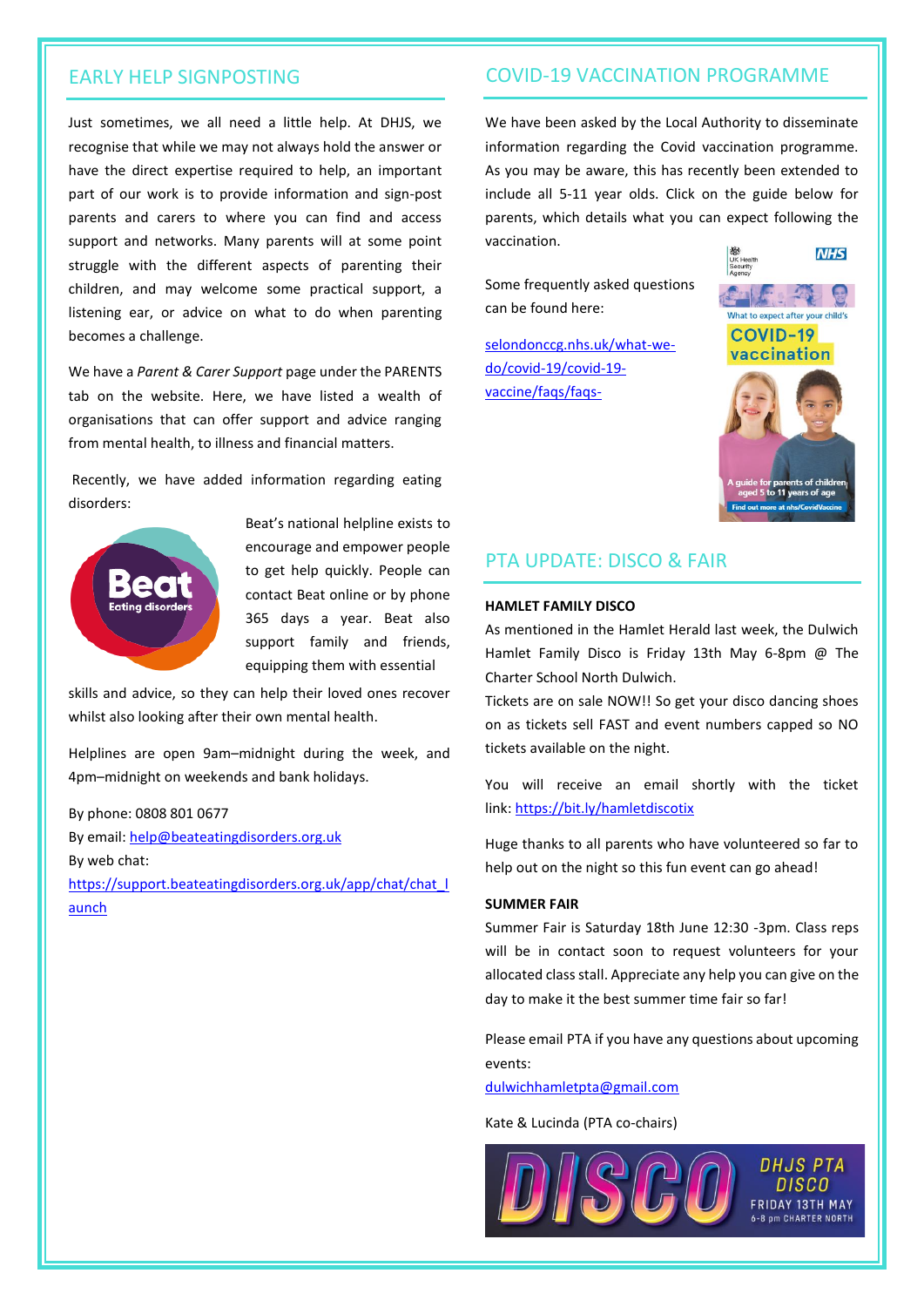## STEAM: QUESTION OF THE MONTH

We were stunned by the entries to last half term's STEAM question. The children had many ideas on what life would be like if we were the size of an insect. The children imagined playing hide and seek between the grass, making friends with insects and flying on the back of birds! We were impressed with the array of sculptures created this time, using cardboard, junk, aqua beads, playmobile and more to create a clear image of life as tiny humans. We've included a selection of the entries below.

A big congratulations goes to Thea in 3GR and Eve in 3H for their creative diorama, using pipe cleaners, tissue paper, feathers, stamps and stickers.









de 36





Deadline: Thursday 30th June Hand your submission in to Miss Harris.